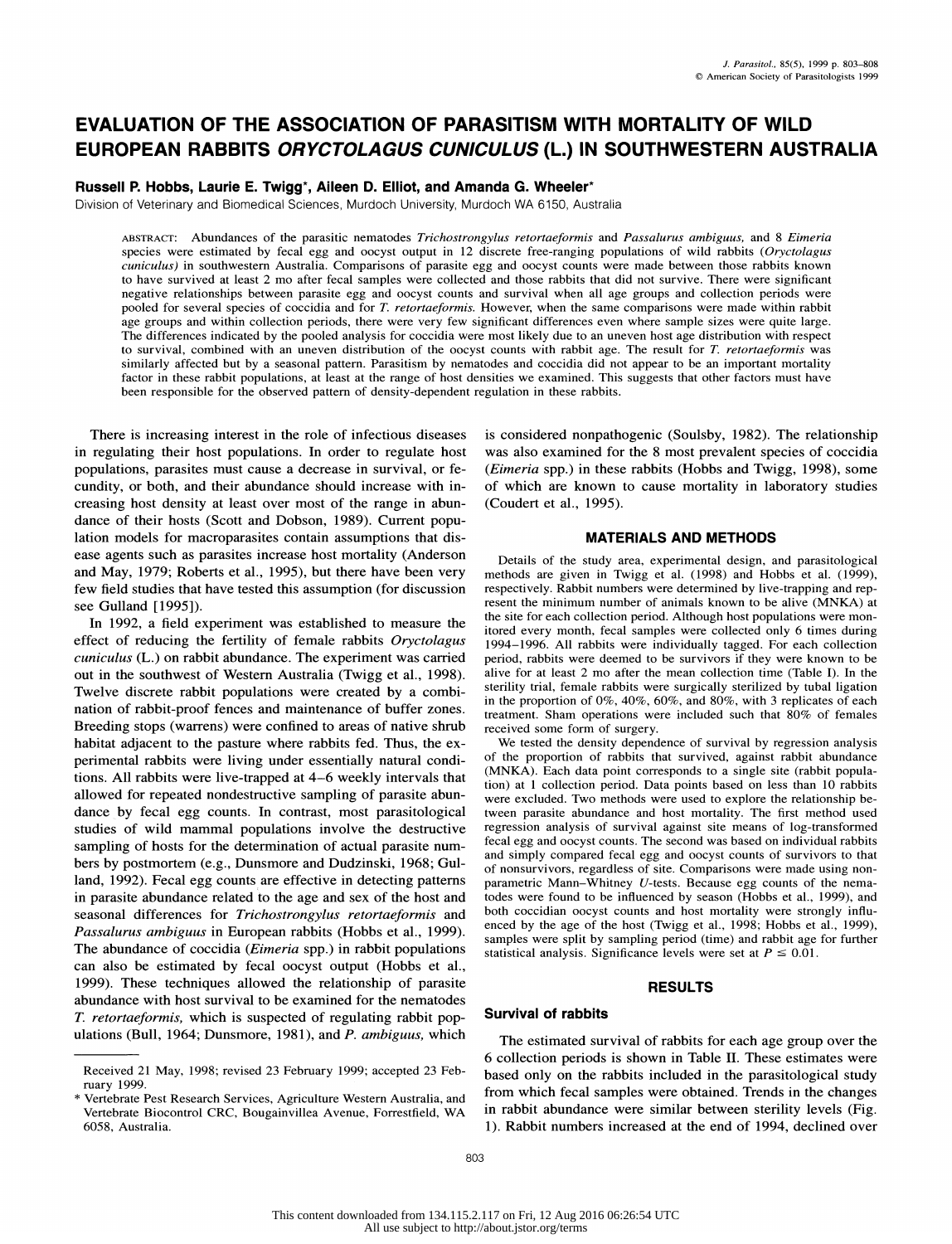TABLE I. Collection dates and the dates used to determine the survival of rabbits for each of the 6 fecal collection periods.\*

| Collec-<br>tion<br>period | Collection dates   | Mean<br>collection<br>date | Date for<br>survival |
|---------------------------|--------------------|----------------------------|----------------------|
| A                         | 11 Oct–7 Dec 1994  | 24 Oct 94                  | 1 Jan 95             |
| B                         | 28 Feb-5 Apr 1995  | 10 Mar 95                  | 1 Jun 95             |
| C                         | 1 Aug-13 Sep 1995  | 20 Aug 95                  | 1 Nov 95             |
| D                         | 27 Sep-10 Nov 1995 | 9 Oct 95                   | 1 Jan 96             |
| Е                         | 22 Nov-7 Dec 1995  | 28 Nov 95                  | 1 Feb 96             |
| F                         | 27 Feb-11 Apr 1996 | 9 Mar 96                   | 20 May 96            |

 \* Rabbits were scored as survivors for the collection period if they were known to be alive at the subsequent survival date.

 the first half of 1995, then increased late in 1995 before de clining over the summer/autumn of 1996. Survival was gener ally highest in adults and lowest in kittens (Table II). Survival in subadults was slightly higher on average than for kittens. Survival was highest for all age groups in early spring (August) 1995. For the kittens, there was very poor survival from early summer (November-December) 1995 into late summer 1996, a time when survival for the other age groups was quite high. Sites with high rabbit numbers generally had relatively low sur vival (Fig. 2), suggesting density-dependent regulation of the host populations.

## Nematode parasites

 There was a negative regression of rabbit survival against T. *retortaeformis* egg counts ( $P = 0.002$ ), but for the nonpathogenic P. ambiguus, the slope was positive ( $P = 0.004$ ) (Fig. 3). The negative slope found for  $T$ . retortaeformis is indicative of a relationship between infection and mortality. However, closer



 FIGURE 1. Population sizes for each of the samples of rabbits esti mated from trapping data (minimum number known alive at that plot for that collecting period), plotted against mean date of collection. Plots are labeled according to sterilization regime.

 scrutiny of the regression suggests that the relationship may be due to the seasonality of both infection and rabbit mortality, rather than a direct effect of parasite abundance on mortality. Solid points on the graph are late summer samples (March 1995, 1996) where survival of adult rabbits was high and fecal egg output low, and if these are considered separately, the re gression slopes are not significantly different from 0 (summer,  $P = 0.661$ ; other,  $P = 0.055$ ). Conversely, with P. ambiguus the only samples that had high mean egg counts were the sum mer samples, and if summer and other samples are considered

TABLE II. Comparisons of Trichostrongylus retortaeformis egg counts between rabbit survivors and nonsurvivors.\*

|                         | Sampling    | Survival | Sample sizes |           | Geometric mean epg |           | Mann-<br>Whitney $U$ |  |
|-------------------------|-------------|----------|--------------|-----------|--------------------|-----------|----------------------|--|
| Age group               | period      | $(\%)$   | Nonsurvivors | Survivors | Nonsurvivors       | Survivors | significance         |  |
| Kittens $50-699$ g      | A           | 56       | 23           | 29        | 13.77              | 6.08      | 0.093                |  |
|                         | $\mathbf C$ | 71       | 26           | 63        | 7.06               | 9.19      | 0.659                |  |
|                         | D           | 37       | 38           | 22        | 7.42               | 12.78     | 0.313                |  |
|                         | $\bf E$     | 20       | 40           | 10        | 7.77               | 13.85     | 0.427                |  |
|                         | $A-F$       | 49       | 131          | 125       | 7.83               | 8.99      | 0.564                |  |
| Subadults $700-1,199$ g | A           | 47       | 43           | 38        | 22.55              | 20.15     | 0.639                |  |
|                         | $\mathbf C$ | 74       | 8            | 23        | 23.93              | 29.37     | 0.416                |  |
|                         | D           | 62       | 40           | 64        | 22.60              | 25.92     | 0.588                |  |
|                         | Е           | 49       | 36           | 34        | 27.00              | 25.62     | 0.893                |  |
|                         | $A-F$       | 56       | 139          | 177       | 19.14              | 20.42     | 0.591                |  |
| Adults $>1,199$ g       | A           | 79       | 17           | 63        | 18.86              | 13.45     | 0.378                |  |
|                         | в           | 69       | 35           | 78        | 6.61               | 3.12      | 0.010                |  |
|                         | $\mathbf C$ | 90       | 11           | 96        | 19.21              | 8.73      | 0.162                |  |
|                         | D           | 82       | 15           | 69        | 11.70              | 13.65     | 0.559                |  |
|                         | Е           | 64       | 43           | 75        | 13.63              | 11.22     | 0.931                |  |
|                         | F           | 83       | 38           | 183       | 8.01               | 5.26      | 0.110                |  |
|                         | $A-F$       | 78       | 159          | 564       | 10.76              | 7.48      | 0.016                |  |
| All ages                | $A-F$       | 67       | 429          | 866       | 11.83              | 9.49      | 0.020                |  |

 \* Rabbits were scored as survivors for the sampling period if they were known to be alive at the date for survival (see Table I). Age groups were determined by body mass. Summer samples in kittens and subadults were not tested due to low sample sizes.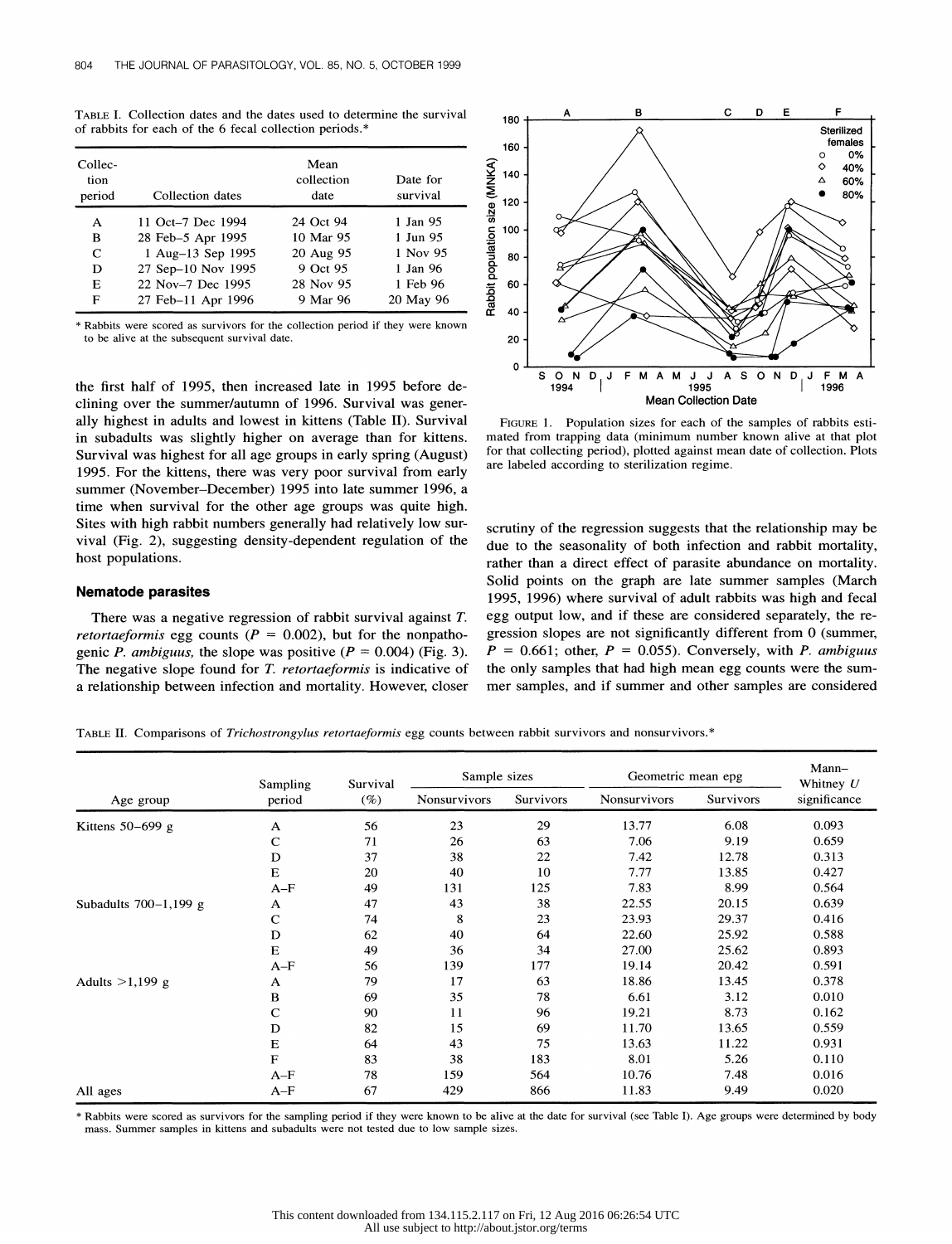

 FIGURE 2. Scatterplot and regression line of the proportion of rabbits that survived versus rabbit abundance (minimum number known alive) for site and collecting period where there was at least 10 fecal samples. Dates used in calculating the proportion of rabbits surviving are shown in Table I.

 separately, slopes were not significantly different from 0 (sum mer,  $P = 0.264$ ; other,  $P = 0.322$ ).

 Egg counts of T. retortaeformis for surviving rabbits were compared with counts of nonsurvivors using nonparametric Mann-Whitney U-tests. There were insufficient kittens or sub adults from the late summer (March 1995, 1996) collections, but of the remaining 14 comparisons, only 1 produced a sig nificant difference (Table II), and that was the case with the lowest egg counts. There were no significant differences for P. ambiguus (data not shown).

# Coccidian parasites

 Regressions of rabbit survival against logarithms of the means of oocyst counts had significantly negative slopes in 5 species and a positive slope for 1 species (Table III). Significant regression slopes may have been due to the fact that oocyst counts differed between age groups (Hobbs et al., 1999). For all of the coccidia species with negative slopes, abundance was lowest in adult rabbits. For example, Eimeria intestinalis was found in very few rabbits older than 4 mo (Hobbs et al., 1999). Late summer samples (March) had very few young rabbits and, therefore, low mean abundance of E. intestinalis. Rabbit sur vival was also relatively high in late summer. In contrast, Ei meria piriformis was more abundant in adult rabbits (Hobbs et al., 1999), and this could account for the positive slope.

 With the more direct approach of comparing oocyst counts of rabbit survivors and nonsurvivors (Table IV), rabbit mortal ity for 5 of the 8 species of coccidia was associated with higher oocyst counts, when all age groups and sampling periods were pooled. However, because rabbit survival is lowest in kittens (Twigg et al., 1998), and most species of coccidia are more abundant in kittens (Hobbs et al., 1999), significant associations were inevitable and can neither imply nor exclude causality. Therefore samples were split by age group. Only 1 species (Ei meria media) was associated with mortality in subadult rabbits, and 1 different species (Eimeria perforans) in adults, when sampling periods were pooled. There were no such associations in kittens. After samples were further split by collecting period, because survival differed between collecting periods, very few associations remained (Table IV), even though sample sizes re-



 FIGURE 3. Scatterplot and regression line of the proportion of rabbits that survived versus mean of the logarithm of number of (a) Tricho strongylus retortaeformis and (b) Passalurus ambiguus eggs per g feces (epg), for each of the collection periods where fecal samples were col lected from at least 10 rabbits per site. Survival dates used in calculating the proportion of rabbits that survived are given in Table I. The F value, significance of the regression slope  $(P)$ , and  $r<sup>2</sup>$  values are shown for each graph.

 mained quite high. Particularly noteworthy is the similarity of oocyst counts between surviving and nonsurviving kittens, be cause kittens are subject to the greatest mortality. In subadult rabbits, high counts of E. intestinalis and E. media were asso ciated with mortality. In adult rabbits, high counts of E. per forans were associated with mortality in late summer (March)

TABLE III. Slopes,  $F$ -values, significance of slope, and  $r<sup>2</sup>$  for the re gression of the proportion of rabbits that survived on the logarithm of means of fecal oocyst counts, for sites and collection periods with sam ple sizes of at least 10 rabbits.\*

| <b>Species</b>       | Slope    | F     | P†    | $r^2$ |
|----------------------|----------|-------|-------|-------|
| Eimeria exigua       | $-0.101$ | 1.69  | ns    | 0.032 |
| Eimeria perforans    | $-0.124$ | 6.77  | 0.012 | 0.115 |
| Eimeria intestinalis | $-0.279$ | 10.98 | 0.002 | 0.174 |
| Eimeria piriformis   | 0.213    | 9.80  | 0.003 | 0.159 |
| Eimeria media        | $-0.200$ | 9.38  | 0.004 | 0.153 |
| Eimeria flavescens   | 0.047    | 0.39  | ns    | 0.007 |
| Eimeria magna        | $-0.144$ | 4.20  | 0.046 | 0.075 |
| Eimeria stiedai      | $-0.147$ | 8.32  | 0.006 | 0.138 |

 \* Sample size for each of the regressions is 54 cases. Survival dates used in estimating the proportion of rabbits that survived are given in Table I.  $\dagger$  ns = Not significant.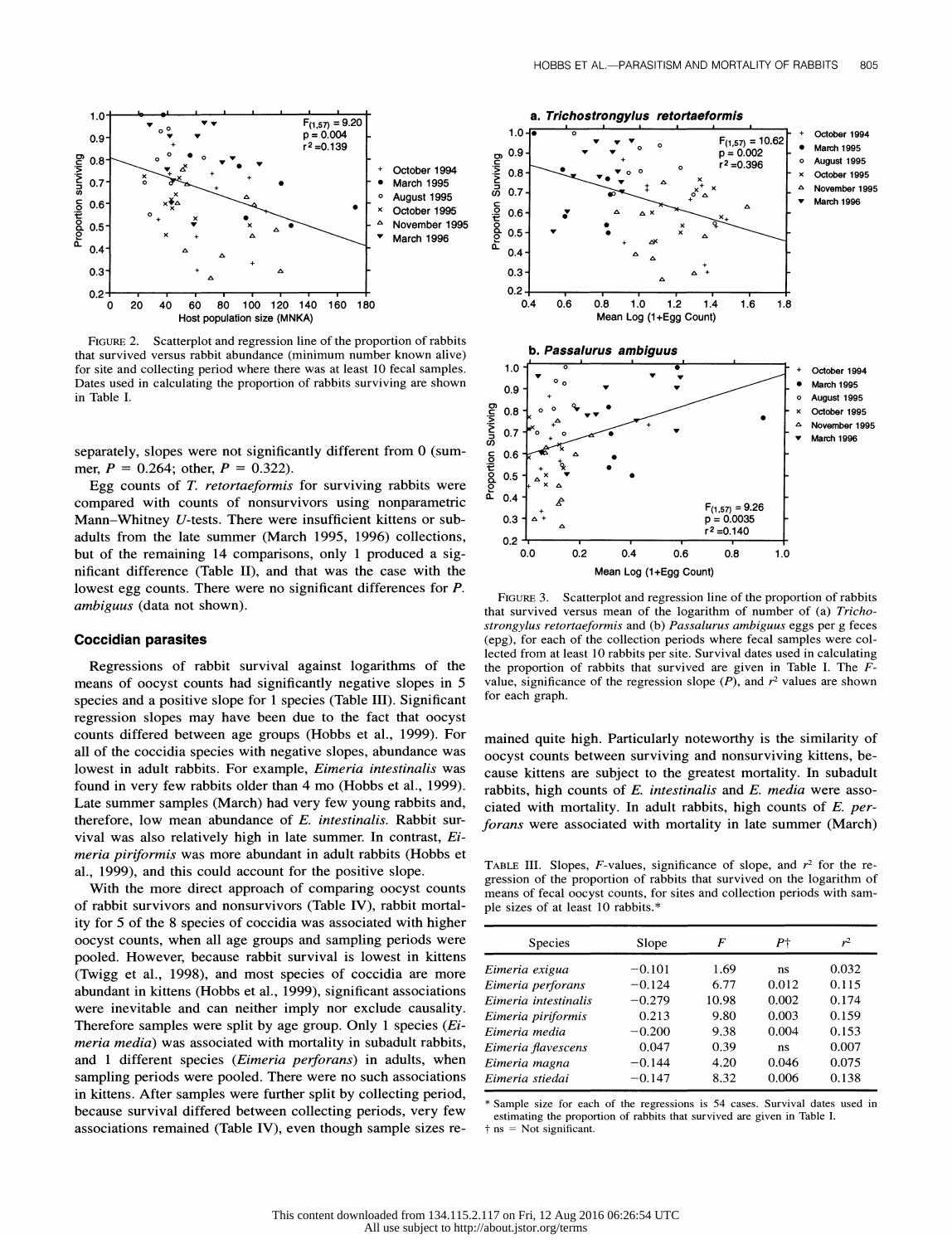806

| .<br>.<br>. |
|-------------|
| $\ddot{ }$  |
|             |
| l           |
|             |
| ĺ           |

| magna<br>0.0001<br>$\mathbf{n}\mathbf{s}$<br>$\mathbf{m}$<br>ns<br>$\mathbf{n}\mathbf{s}$<br>$\mathbf{n}\mathbf{s}$<br>$\mathbf{n}$<br>ns<br>ns<br>$\mathbf{n}$<br>$\mathbf{n}$<br>$\mathbf{n}\mathbf{s}$<br>$\mathbf{n}\mathbf{s}$<br>ns<br>ns<br>$\mathbf{n}$<br>Ŀ,<br>E. flaves-<br>cens<br>$\mathbf{m}$<br>$\mathbf{n}$<br>$\mathbf{n}$<br>$\mathbf{m}$<br>ns<br>ns<br>$\mathbf{n}$ s<br>ΩS<br>ns<br>Ξ<br>ns<br>$\mathbf{n}$<br>$\mathbf{n}$<br>$\mathbf{n}$<br>$\mathbf{n}$<br>ns<br>media<br>< 0.0001<br>0.005<br>0.006<br>$\mathbf{n}\mathbf{s}$<br>ns<br>ns<br>$\mathbf{n}\mathbf{s}$<br>ns<br>ns<br>ns<br>$\mathbf{n}$ s<br>$\mathbf{n}$<br>ns<br>$\mathbf{\underline{a}}$<br>$\mathbf{m}$<br>ns<br>Ŀ.<br>E. piriformis<br>0.0001<br>$\mathbf{n}\mathbf{s}$<br>ns<br>ns<br>$\mathbf{n}\mathbf{s}$<br>$\mathbf{n}\mathbf{s}$<br>$\mathbf{n}$<br>$\mathbf{n}$<br>ns<br>$\mathbf{n}$<br>$\mathbf{n}\mathbf{s}$<br>ns<br>$\mathbf{m}$<br>ns<br>ns<br>ns<br>intestinalis<br>< 0.0001<br>0.010<br>$\mathbf{n}$ s<br>$\mathbf{n}\mathbf{s}$<br>$\mathbf{ns}$<br>$\mathbf{m}$<br>ns<br>ns<br>$\mathbf{n}\mathbf{s}$<br>ns<br>$\mathbf{n}$<br>$\mathbf{n}$<br>ns<br>$\mathbf{n}\mathbf{s}$<br>ns<br>$\mathbf{n}$<br>Ŀ.<br>perforans<br>0.0003<br>0.0001<br>0.002<br>$\mathbf{n}$ s<br>ns<br>$\mathbf{n}$ s<br>ns<br>$\mathbf{n}$<br>$\mathbf{n}$<br>$\mathbf{n}$ s<br>ns<br>$\mathbf{n}$<br>$\overline{\mathbf{n}}$<br>ns<br>ns<br>ns<br>$\mathbf{E}$<br>exigua<br>$\mathbf{n}$<br>$\mathbf{n}\mathbf{s}$<br>ns<br>$\mathbf{n}$<br>$\mathbf{n}$<br>$\mathbf{n}$ s<br>$\mathbf{n}\mathbf{s}$<br>ns<br>ns<br>$\mathbf{n}\mathbf{s}$<br>${\bf n}{\bf s}$<br>$\mathbf{n}\mathbf{s}$<br>$\mathbf{n}\mathbf{s}$<br>ns<br>$\mathbf{n}\mathbf{s}$<br>$\mathbf{n}\mathbf{s}$<br>Ŀ.<br>Sample<br>$52\,$<br>$\mbox{ }_{\mbox{60}}$<br>686<br>1,203<br>233<br>38<br>284<br>$80\,$<br>113<br>84<br>104<br>$\overline{\bf 81}$<br>$\bf 81$<br>107<br>221<br>size<br>Survival<br>$($ %)<br>56<br>$49$<br>56<br>$\infty$<br>$79$ $68$<br>$\overline{7}$<br>51<br>$\mathfrak{S}$<br>$\mathcal{L}$<br>$\mathbf{69}$<br>82<br>$\mathcal{L}$<br>$83\,$<br>37<br>47<br>All periods<br>All periods<br>All periods<br>All periods<br>Collection<br>than nonsurvivors.<br>† Survivors with higher oocyst count.<br>period<br>$\mathsf{D}$<br>$\Box$<br>$\mathbf \mu$<br>$\mathbf{L}$<br>∢<br>$\cup$<br>≺<br>щ<br>⋖<br>$\mathbf m$<br>$\cup$<br>≏<br>All age groups<br>60<br>700-1,199<br>Age group<br>œ<br>ø<br>$50 - 699$<br>Subadults<br>>1,199<br>Kittens<br>Adults | stiedai<br>< 0.0001<br>0.005<br>ns<br>$\mathbf{n}\mathbf{s}$<br>ns<br>ns<br>ns<br>$\mathbf{n}\mathbf{s}$<br>$\mathbf{n}$<br>$\mathbf{n}\mathbf{s}$<br>ns<br>ns<br>$\mathbf{n}$<br>ns<br>$\mathbf{n}$<br>ns<br>E. | * Rabbits were scored as survivors for the collecting period if they were known to be alive at the date for survival. Rabbit age groups were determined by body mass. Summer samples (collections B and F) for kittens and sub |
|------------------------------------------------------------------------------------------------------------------------------------------------------------------------------------------------------------------------------------------------------------------------------------------------------------------------------------------------------------------------------------------------------------------------------------------------------------------------------------------------------------------------------------------------------------------------------------------------------------------------------------------------------------------------------------------------------------------------------------------------------------------------------------------------------------------------------------------------------------------------------------------------------------------------------------------------------------------------------------------------------------------------------------------------------------------------------------------------------------------------------------------------------------------------------------------------------------------------------------------------------------------------------------------------------------------------------------------------------------------------------------------------------------------------------------------------------------------------------------------------------------------------------------------------------------------------------------------------------------------------------------------------------------------------------------------------------------------------------------------------------------------------------------------------------------------------------------------------------------------------------------------------------------------------------------------------------------------------------------------------------------------------------------------------------------------------------------------------------------------------------------------------------------------------------------------------------------------------------------------------------------------------------------------------------------------------------------------------------------------------------------------------------------------------------------------------------------------------------------------------------------------------------------------------|------------------------------------------------------------------------------------------------------------------------------------------------------------------------------------------------------------------|--------------------------------------------------------------------------------------------------------------------------------------------------------------------------------------------------------------------------------|
|                                                                                                                                                                                                                                                                                                                                                                                                                                                                                                                                                                                                                                                                                                                                                                                                                                                                                                                                                                                                                                                                                                                                                                                                                                                                                                                                                                                                                                                                                                                                                                                                                                                                                                                                                                                                                                                                                                                                                                                                                                                                                                                                                                                                                                                                                                                                                                                                                                                                                                                                                |                                                                                                                                                                                                                  |                                                                                                                                                                                                                                |
|                                                                                                                                                                                                                                                                                                                                                                                                                                                                                                                                                                                                                                                                                                                                                                                                                                                                                                                                                                                                                                                                                                                                                                                                                                                                                                                                                                                                                                                                                                                                                                                                                                                                                                                                                                                                                                                                                                                                                                                                                                                                                                                                                                                                                                                                                                                                                                                                                                                                                                                                                |                                                                                                                                                                                                                  |                                                                                                                                                                                                                                |
|                                                                                                                                                                                                                                                                                                                                                                                                                                                                                                                                                                                                                                                                                                                                                                                                                                                                                                                                                                                                                                                                                                                                                                                                                                                                                                                                                                                                                                                                                                                                                                                                                                                                                                                                                                                                                                                                                                                                                                                                                                                                                                                                                                                                                                                                                                                                                                                                                                                                                                                                                |                                                                                                                                                                                                                  |                                                                                                                                                                                                                                |
|                                                                                                                                                                                                                                                                                                                                                                                                                                                                                                                                                                                                                                                                                                                                                                                                                                                                                                                                                                                                                                                                                                                                                                                                                                                                                                                                                                                                                                                                                                                                                                                                                                                                                                                                                                                                                                                                                                                                                                                                                                                                                                                                                                                                                                                                                                                                                                                                                                                                                                                                                |                                                                                                                                                                                                                  |                                                                                                                                                                                                                                |
|                                                                                                                                                                                                                                                                                                                                                                                                                                                                                                                                                                                                                                                                                                                                                                                                                                                                                                                                                                                                                                                                                                                                                                                                                                                                                                                                                                                                                                                                                                                                                                                                                                                                                                                                                                                                                                                                                                                                                                                                                                                                                                                                                                                                                                                                                                                                                                                                                                                                                                                                                |                                                                                                                                                                                                                  |                                                                                                                                                                                                                                |
|                                                                                                                                                                                                                                                                                                                                                                                                                                                                                                                                                                                                                                                                                                                                                                                                                                                                                                                                                                                                                                                                                                                                                                                                                                                                                                                                                                                                                                                                                                                                                                                                                                                                                                                                                                                                                                                                                                                                                                                                                                                                                                                                                                                                                                                                                                                                                                                                                                                                                                                                                |                                                                                                                                                                                                                  |                                                                                                                                                                                                                                |
|                                                                                                                                                                                                                                                                                                                                                                                                                                                                                                                                                                                                                                                                                                                                                                                                                                                                                                                                                                                                                                                                                                                                                                                                                                                                                                                                                                                                                                                                                                                                                                                                                                                                                                                                                                                                                                                                                                                                                                                                                                                                                                                                                                                                                                                                                                                                                                                                                                                                                                                                                |                                                                                                                                                                                                                  |                                                                                                                                                                                                                                |
|                                                                                                                                                                                                                                                                                                                                                                                                                                                                                                                                                                                                                                                                                                                                                                                                                                                                                                                                                                                                                                                                                                                                                                                                                                                                                                                                                                                                                                                                                                                                                                                                                                                                                                                                                                                                                                                                                                                                                                                                                                                                                                                                                                                                                                                                                                                                                                                                                                                                                                                                                |                                                                                                                                                                                                                  |                                                                                                                                                                                                                                |
|                                                                                                                                                                                                                                                                                                                                                                                                                                                                                                                                                                                                                                                                                                                                                                                                                                                                                                                                                                                                                                                                                                                                                                                                                                                                                                                                                                                                                                                                                                                                                                                                                                                                                                                                                                                                                                                                                                                                                                                                                                                                                                                                                                                                                                                                                                                                                                                                                                                                                                                                                |                                                                                                                                                                                                                  |                                                                                                                                                                                                                                |
|                                                                                                                                                                                                                                                                                                                                                                                                                                                                                                                                                                                                                                                                                                                                                                                                                                                                                                                                                                                                                                                                                                                                                                                                                                                                                                                                                                                                                                                                                                                                                                                                                                                                                                                                                                                                                                                                                                                                                                                                                                                                                                                                                                                                                                                                                                                                                                                                                                                                                                                                                |                                                                                                                                                                                                                  |                                                                                                                                                                                                                                |
|                                                                                                                                                                                                                                                                                                                                                                                                                                                                                                                                                                                                                                                                                                                                                                                                                                                                                                                                                                                                                                                                                                                                                                                                                                                                                                                                                                                                                                                                                                                                                                                                                                                                                                                                                                                                                                                                                                                                                                                                                                                                                                                                                                                                                                                                                                                                                                                                                                                                                                                                                |                                                                                                                                                                                                                  |                                                                                                                                                                                                                                |
|                                                                                                                                                                                                                                                                                                                                                                                                                                                                                                                                                                                                                                                                                                                                                                                                                                                                                                                                                                                                                                                                                                                                                                                                                                                                                                                                                                                                                                                                                                                                                                                                                                                                                                                                                                                                                                                                                                                                                                                                                                                                                                                                                                                                                                                                                                                                                                                                                                                                                                                                                |                                                                                                                                                                                                                  |                                                                                                                                                                                                                                |
|                                                                                                                                                                                                                                                                                                                                                                                                                                                                                                                                                                                                                                                                                                                                                                                                                                                                                                                                                                                                                                                                                                                                                                                                                                                                                                                                                                                                                                                                                                                                                                                                                                                                                                                                                                                                                                                                                                                                                                                                                                                                                                                                                                                                                                                                                                                                                                                                                                                                                                                                                |                                                                                                                                                                                                                  |                                                                                                                                                                                                                                |
|                                                                                                                                                                                                                                                                                                                                                                                                                                                                                                                                                                                                                                                                                                                                                                                                                                                                                                                                                                                                                                                                                                                                                                                                                                                                                                                                                                                                                                                                                                                                                                                                                                                                                                                                                                                                                                                                                                                                                                                                                                                                                                                                                                                                                                                                                                                                                                                                                                                                                                                                                |                                                                                                                                                                                                                  |                                                                                                                                                                                                                                |
|                                                                                                                                                                                                                                                                                                                                                                                                                                                                                                                                                                                                                                                                                                                                                                                                                                                                                                                                                                                                                                                                                                                                                                                                                                                                                                                                                                                                                                                                                                                                                                                                                                                                                                                                                                                                                                                                                                                                                                                                                                                                                                                                                                                                                                                                                                                                                                                                                                                                                                                                                |                                                                                                                                                                                                                  |                                                                                                                                                                                                                                |
|                                                                                                                                                                                                                                                                                                                                                                                                                                                                                                                                                                                                                                                                                                                                                                                                                                                                                                                                                                                                                                                                                                                                                                                                                                                                                                                                                                                                                                                                                                                                                                                                                                                                                                                                                                                                                                                                                                                                                                                                                                                                                                                                                                                                                                                                                                                                                                                                                                                                                                                                                |                                                                                                                                                                                                                  |                                                                                                                                                                                                                                |
|                                                                                                                                                                                                                                                                                                                                                                                                                                                                                                                                                                                                                                                                                                                                                                                                                                                                                                                                                                                                                                                                                                                                                                                                                                                                                                                                                                                                                                                                                                                                                                                                                                                                                                                                                                                                                                                                                                                                                                                                                                                                                                                                                                                                                                                                                                                                                                                                                                                                                                                                                |                                                                                                                                                                                                                  |                                                                                                                                                                                                                                |
|                                                                                                                                                                                                                                                                                                                                                                                                                                                                                                                                                                                                                                                                                                                                                                                                                                                                                                                                                                                                                                                                                                                                                                                                                                                                                                                                                                                                                                                                                                                                                                                                                                                                                                                                                                                                                                                                                                                                                                                                                                                                                                                                                                                                                                                                                                                                                                                                                                                                                                                                                |                                                                                                                                                                                                                  |                                                                                                                                                                                                                                |
|                                                                                                                                                                                                                                                                                                                                                                                                                                                                                                                                                                                                                                                                                                                                                                                                                                                                                                                                                                                                                                                                                                                                                                                                                                                                                                                                                                                                                                                                                                                                                                                                                                                                                                                                                                                                                                                                                                                                                                                                                                                                                                                                                                                                                                                                                                                                                                                                                                                                                                                                                |                                                                                                                                                                                                                  |                                                                                                                                                                                                                                |
|                                                                                                                                                                                                                                                                                                                                                                                                                                                                                                                                                                                                                                                                                                                                                                                                                                                                                                                                                                                                                                                                                                                                                                                                                                                                                                                                                                                                                                                                                                                                                                                                                                                                                                                                                                                                                                                                                                                                                                                                                                                                                                                                                                                                                                                                                                                                                                                                                                                                                                                                                |                                                                                                                                                                                                                  |                                                                                                                                                                                                                                |
|                                                                                                                                                                                                                                                                                                                                                                                                                                                                                                                                                                                                                                                                                                                                                                                                                                                                                                                                                                                                                                                                                                                                                                                                                                                                                                                                                                                                                                                                                                                                                                                                                                                                                                                                                                                                                                                                                                                                                                                                                                                                                                                                                                                                                                                                                                                                                                                                                                                                                                                                                |                                                                                                                                                                                                                  |                                                                                                                                                                                                                                |
|                                                                                                                                                                                                                                                                                                                                                                                                                                                                                                                                                                                                                                                                                                                                                                                                                                                                                                                                                                                                                                                                                                                                                                                                                                                                                                                                                                                                                                                                                                                                                                                                                                                                                                                                                                                                                                                                                                                                                                                                                                                                                                                                                                                                                                                                                                                                                                                                                                                                                                                                                |                                                                                                                                                                                                                  |                                                                                                                                                                                                                                |
|                                                                                                                                                                                                                                                                                                                                                                                                                                                                                                                                                                                                                                                                                                                                                                                                                                                                                                                                                                                                                                                                                                                                                                                                                                                                                                                                                                                                                                                                                                                                                                                                                                                                                                                                                                                                                                                                                                                                                                                                                                                                                                                                                                                                                                                                                                                                                                                                                                                                                                                                                |                                                                                                                                                                                                                  |                                                                                                                                                                                                                                |
|                                                                                                                                                                                                                                                                                                                                                                                                                                                                                                                                                                                                                                                                                                                                                                                                                                                                                                                                                                                                                                                                                                                                                                                                                                                                                                                                                                                                                                                                                                                                                                                                                                                                                                                                                                                                                                                                                                                                                                                                                                                                                                                                                                                                                                                                                                                                                                                                                                                                                                                                                |                                                                                                                                                                                                                  |                                                                                                                                                                                                                                |
|                                                                                                                                                                                                                                                                                                                                                                                                                                                                                                                                                                                                                                                                                                                                                                                                                                                                                                                                                                                                                                                                                                                                                                                                                                                                                                                                                                                                                                                                                                                                                                                                                                                                                                                                                                                                                                                                                                                                                                                                                                                                                                                                                                                                                                                                                                                                                                                                                                                                                                                                                |                                                                                                                                                                                                                  |                                                                                                                                                                                                                                |
|                                                                                                                                                                                                                                                                                                                                                                                                                                                                                                                                                                                                                                                                                                                                                                                                                                                                                                                                                                                                                                                                                                                                                                                                                                                                                                                                                                                                                                                                                                                                                                                                                                                                                                                                                                                                                                                                                                                                                                                                                                                                                                                                                                                                                                                                                                                                                                                                                                                                                                                                                |                                                                                                                                                                                                                  |                                                                                                                                                                                                                                |
|                                                                                                                                                                                                                                                                                                                                                                                                                                                                                                                                                                                                                                                                                                                                                                                                                                                                                                                                                                                                                                                                                                                                                                                                                                                                                                                                                                                                                                                                                                                                                                                                                                                                                                                                                                                                                                                                                                                                                                                                                                                                                                                                                                                                                                                                                                                                                                                                                                                                                                                                                |                                                                                                                                                                                                                  |                                                                                                                                                                                                                                |
|                                                                                                                                                                                                                                                                                                                                                                                                                                                                                                                                                                                                                                                                                                                                                                                                                                                                                                                                                                                                                                                                                                                                                                                                                                                                                                                                                                                                                                                                                                                                                                                                                                                                                                                                                                                                                                                                                                                                                                                                                                                                                                                                                                                                                                                                                                                                                                                                                                                                                                                                                |                                                                                                                                                                                                                  |                                                                                                                                                                                                                                |
|                                                                                                                                                                                                                                                                                                                                                                                                                                                                                                                                                                                                                                                                                                                                                                                                                                                                                                                                                                                                                                                                                                                                                                                                                                                                                                                                                                                                                                                                                                                                                                                                                                                                                                                                                                                                                                                                                                                                                                                                                                                                                                                                                                                                                                                                                                                                                                                                                                                                                                                                                |                                                                                                                                                                                                                  |                                                                                                                                                                                                                                |
|                                                                                                                                                                                                                                                                                                                                                                                                                                                                                                                                                                                                                                                                                                                                                                                                                                                                                                                                                                                                                                                                                                                                                                                                                                                                                                                                                                                                                                                                                                                                                                                                                                                                                                                                                                                                                                                                                                                                                                                                                                                                                                                                                                                                                                                                                                                                                                                                                                                                                                                                                |                                                                                                                                                                                                                  |                                                                                                                                                                                                                                |
|                                                                                                                                                                                                                                                                                                                                                                                                                                                                                                                                                                                                                                                                                                                                                                                                                                                                                                                                                                                                                                                                                                                                                                                                                                                                                                                                                                                                                                                                                                                                                                                                                                                                                                                                                                                                                                                                                                                                                                                                                                                                                                                                                                                                                                                                                                                                                                                                                                                                                                                                                |                                                                                                                                                                                                                  |                                                                                                                                                                                                                                |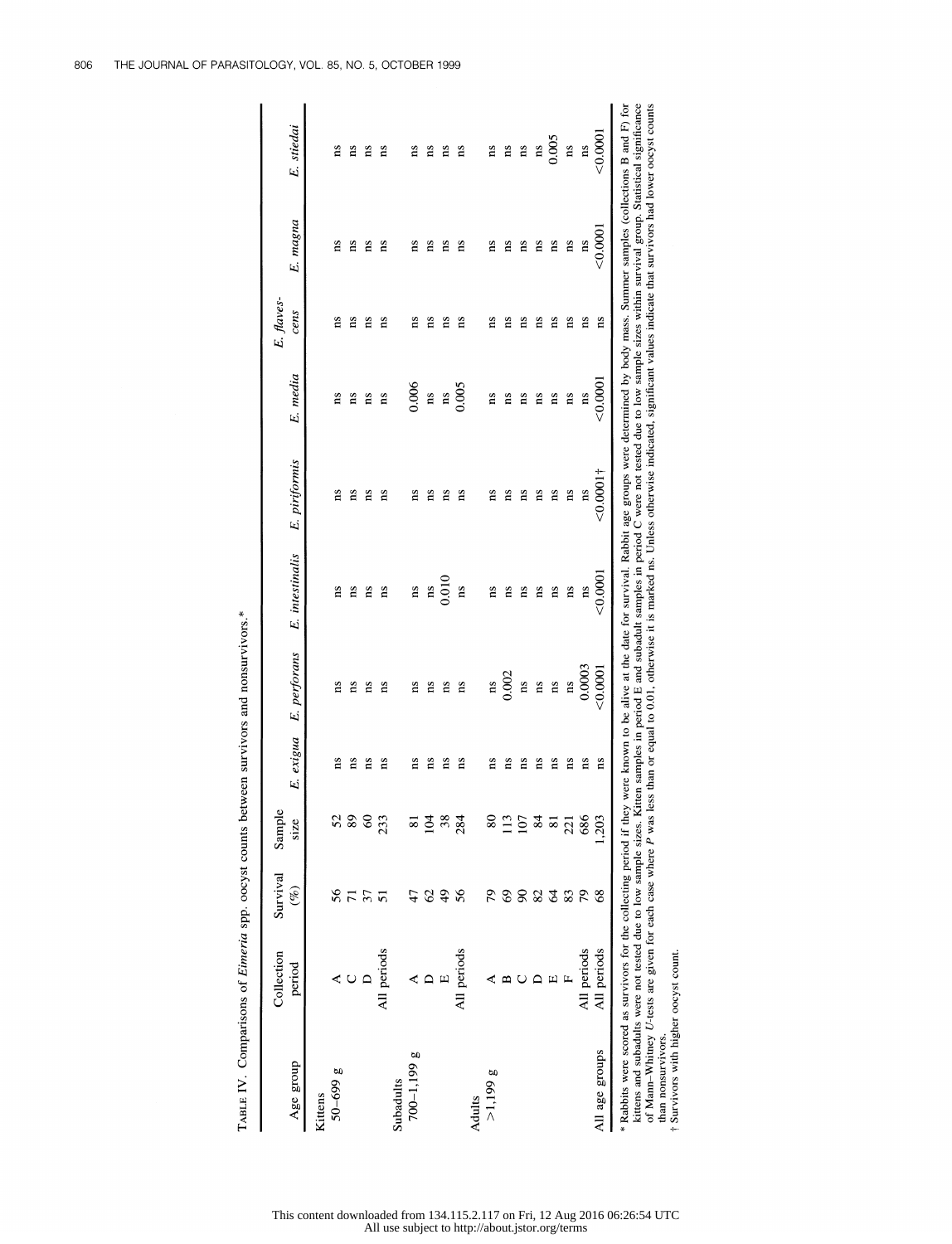1995. Although high counts of Eimeria stiedai were also as sociated with higher mortality in early summer 1995, only 7 adult rabbits were infected at this period, so the association must be regarded with some suspicion.

## **DISCUSSION**

 Although the abundance of P. ambiguus was not expected to be associated with rabbit mortality, T. retortaeformis is a known pathogen of European rabbits (Barker and Ford, 1975). Other species of Trichostrongylus have also been associated with mortality, for example in domestic sheep (Gordon, 1950) and wild red grouse (Hudson et al., 1992). Although Bull (1964) and Dunsmore (1981) have shown that T. retortaeformis can reduce fecundity and weight gain in rabbits, there have been no field studies that indicate that this species affects survival of European rabbits. Furthermore lason and Boag (1988) found no evidence that T. retortaeformis had any effect on mortality, fecundity, or weight gain in mountain hares (Lepus timidus) in Scotland. In our study, rabbit mortality did not appear to be associated with high egg counts of T. retortaeformis.

 In experimental infections, several species of coccidia are known to cause mortality in European rabbits (Bull, 1958; Coudert et al., 1995). There have also been claims that coccidia, particularly E. stiedai, are associated with rabbit mortality in the wild (Tyndale-Biscoe and Williams, 1955; Bull, 1958; Dunsmore, 1971). However, these studies were based on de structive sampling, so rabbit survival was only able to be in ferred. Furthermore, conclusions in these field studies were based on observations that coccidia were most abundant at the time of high mortality, particularly in the age group experienc ing that mortality. Thus, Bull (1958) and Dunsmore (1971) sug gested that E. stiedai would be particularly important in kittens from litters born late in the breeding season. In our study sit uation, Twigg et al. (1998) have shown that late-born kittens suffered increased mortality also. However, we could find no evidence that oocyst counts were higher in late-born kittens (Kruskal-Wallis tests, data not shown) or that coccidia were associated with this reduced survival, with the possible excep tion of E. media and E. intestinalis (Table IV). The results shown in Table IV do indicate that higher oocyst counts of some species of coccidia are associated with reduced survival at those times when survival was lower than normal. Thus, it is possible that  $E$ . media caused mortality in subadult rabbits in late spring 1994, and E. intestinalis in late spring 1995. Sim ilarly, E. perforans may have increased mortality of adults in late summer 1995. We found no evidence that other species were associated with mortality, and it appears that other factors may have caused most of the mortality in our study.

 The protocol used in the present study that allowed a direct measure of the association of parasitism with survival was sim ilar to that used by Mykytowycz (1962) on an enclosed popu lation near Canberra. He was unable to show any differences in oocyst output between survivors and nonsurvivors on a with in-litter basis. For many of his analyses, all species of coccidia were pooled; however, E. stiedai was the most common species in his young rabbits. Mykytowycz (1962) did find that the rab bits that were disappearing from his site were those at that age when E. stiedai was most prevalent, but he was able to show that other factors such as predation and myxomatosis were more  important causes of mortality. We suggest that other factors may have caused the mortality patterns in the studies of Tyn dale-Biscoe and Williams (1955), Bull (1958), and Dunsmore (1971).

Parer (1977) found that the highest mortality rate for rabbits at a site with a drier climate in south-central New South Wales was in kittens aged 21-30 days old, before the onset of coccid iosis, so in that area also, other factors must have been more important causes of mortality. Other studies in semiarid areas of Australia have either discounted or ignored parasitism as a significant cause of mortality (Wood, 1980; Richardson and Wood, 1982; Wheeler and King, 1985). In a survey of rabbit population dynamics in Australia and New Zealand, Gilbert et al. (1987) concluded that while diseases and predators may ex ert a large influence on population size in some circumstances, there was no common pattern across sites.

 Coudert et al. (1995) have warned that in rabbits there is no correlation between oocyst excretion and severity of disease and have recommended that oocyst counts only be used when other methods are not available, such as in field studies like ours. It is quite possible therefore that coccidiosis was a major mortality factor in our rabbits, but that it was not possible to detect this using our methods. However, in our study, we could not demonstrate a clear relationship between parasitism and host density (Hobbs et al., 1999). We were able to find little evidence for a relationship between mortality and nematode egg counts or coccidian oocyst counts. We therefore consider that factors other than parasitism caused most of the observed mor tality.

#### ACKNOWLEDGMENTS

 We thank our numerous colleagues for their assistance with various aspects of this study, particularly the collection of fecal pellets. We also thank Ian Robertson and Andrew Thompson for their helpful comments on the manuscript. This study was funded by the Agriculture Protection Board, WA (AWA) and the CRC for Biological Control of Vertebrate Pest Populations and was conducted under Animal Ethics approval from Agri culture Western Australia (91AL58).

## LITERATURE CITED

- ANDERSON, R. M., AND R. M. MAY. 1979. Population biology of infec tious diseases. Part I. Nature 280: 361-367.
- BARKER, I. K., AND G. E. FORD. 1975. Development of atrophic enteritis in the small intestines of rabbits infected with Trichostrongylus retortaeformis. Journal of Comparative Pathology 85: 427-435.
- BULL, P. C. 1958. Incidence of coccidia (Sporozoa) in wild rabbits, Oryctolagus cuniculus (L.), in Hawke's Bay, New Zealand. New Zealand Journal of Science 1: 289-328.
- $-$ . 1964. Ecology of helminth parasites of the wild rabbit  $Oryc$  tolagus cuniculus (L.) in New Zealand. New Zealand Department of Scientific and Industrial Research Bulletin 158, 147 p.
- COUDERT, P., D. LIcoIS, AND E DROUET-VIARD. 1995. Eimeria species and strains of rabbits. In Guidelines on techniques in coccidiosis research, J. Eckert, R. Braun, M. W. Shirley, and P. Coudert (eds.). European Commission Agricultural Biotechnology, Luxembourg, p. 52-73.
- DUNSMORE, J. D. 1971. A study of the biology of the wild rabbit in climatically different regions in eastern Australia. IV. The rabbit in the south coastal region of New South Wales, an area in which parasites appear to exert a population-regulating effect. Australian Journal of Zoology 19: 355-370.
	- . 1981. The role of parasites in population regulation of the